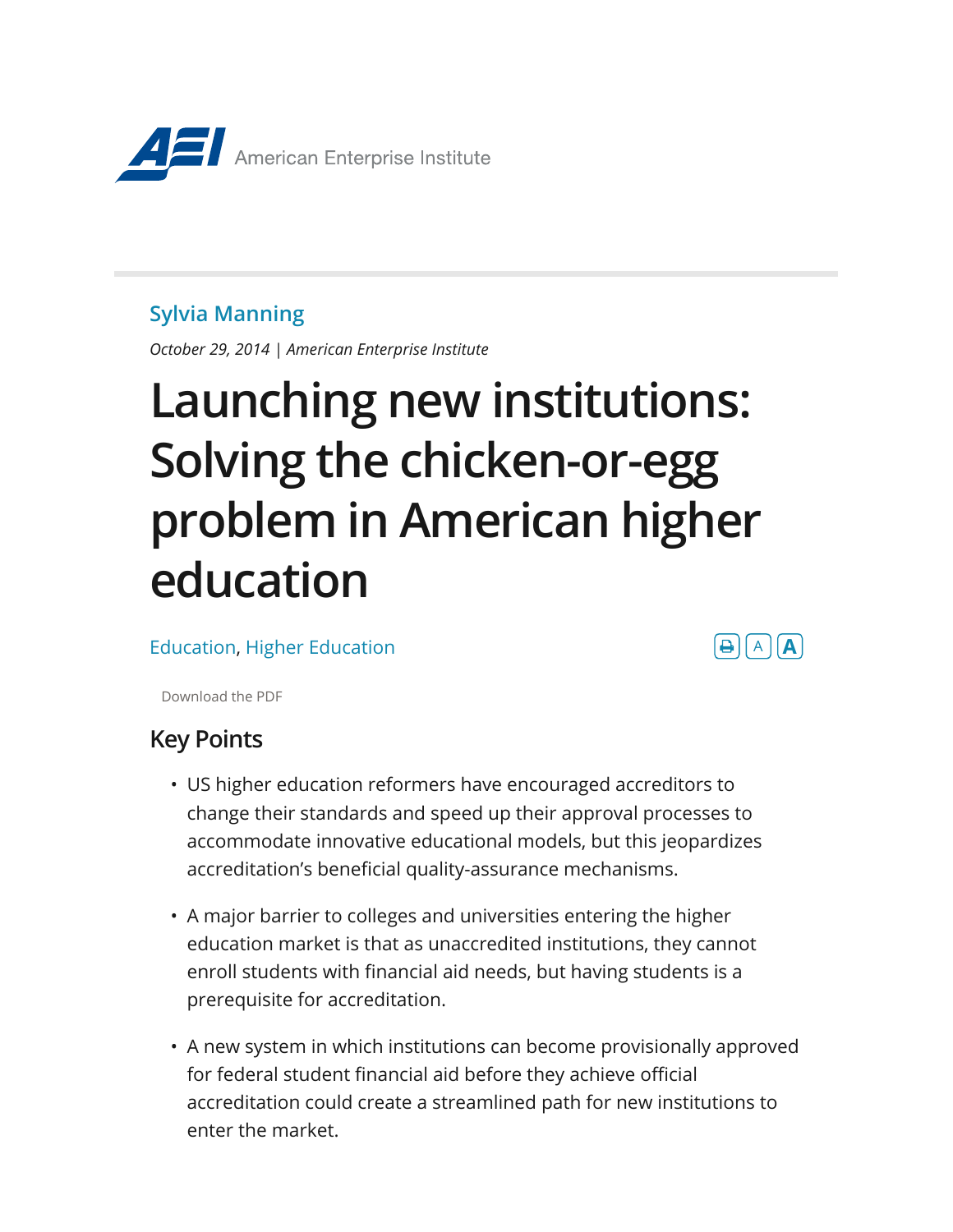## **Foreword**

One of the most debated areas of US higher education policy is the federal government's reliance on accreditation agencies as gatekeepers of student financial aid programs. For years, observers have blamed accreditation agencies for all manner of ills, including low academic standards, intrusive meddling in university affairs, the lack of innovation and new institutions in higher education, and even rising tuition costs.

I have leveled my own criticisms at the existing system, charging that it often keeps poor-performing institutions in and promising new ideas out. In the first paper in this series, Kevin James and I made no secret of the fact that we believe maximizing opportunity while protecting consumers will require new organizations that are better suited to accomplishing those goals.

But although larger disagreements around the role of accreditors will almost certainly continue well into the future, it is worth it to try to identify specific reforms that might be widely accepted as improvements on the status quo. In that spirit, we invited Sylvia Manning—former head of the Higher Learning Commission of the North Central Association of Colleges and Schools—to propose a solution to one of the existing system's most vexing problems: the high barrier to entry that accreditation poses to new education organizations.

Under the existing process, new entrants must serve students for a fixed amount of time before those organizations can even be accredited; but to attract students, most institutions must have access to federal student financial aid programs, which requires accreditation. Manning suggests that policymakers can solve this chicken-or-egg problem by creating a new, provisional route to financial aid eligibility for promising models that have not yet been tested.

Although we certainly disagree on plenty when it comes to the relative strengths and weaknesses of the existing accreditation system as a whole, this paper lays out one potential solution to a specific flaw in the current system. Whether or not current accreditation reform proposals lead to progress, the existing system will remain intact for the foreseeable future; as such, would-be reformers must consider ideas that can encourage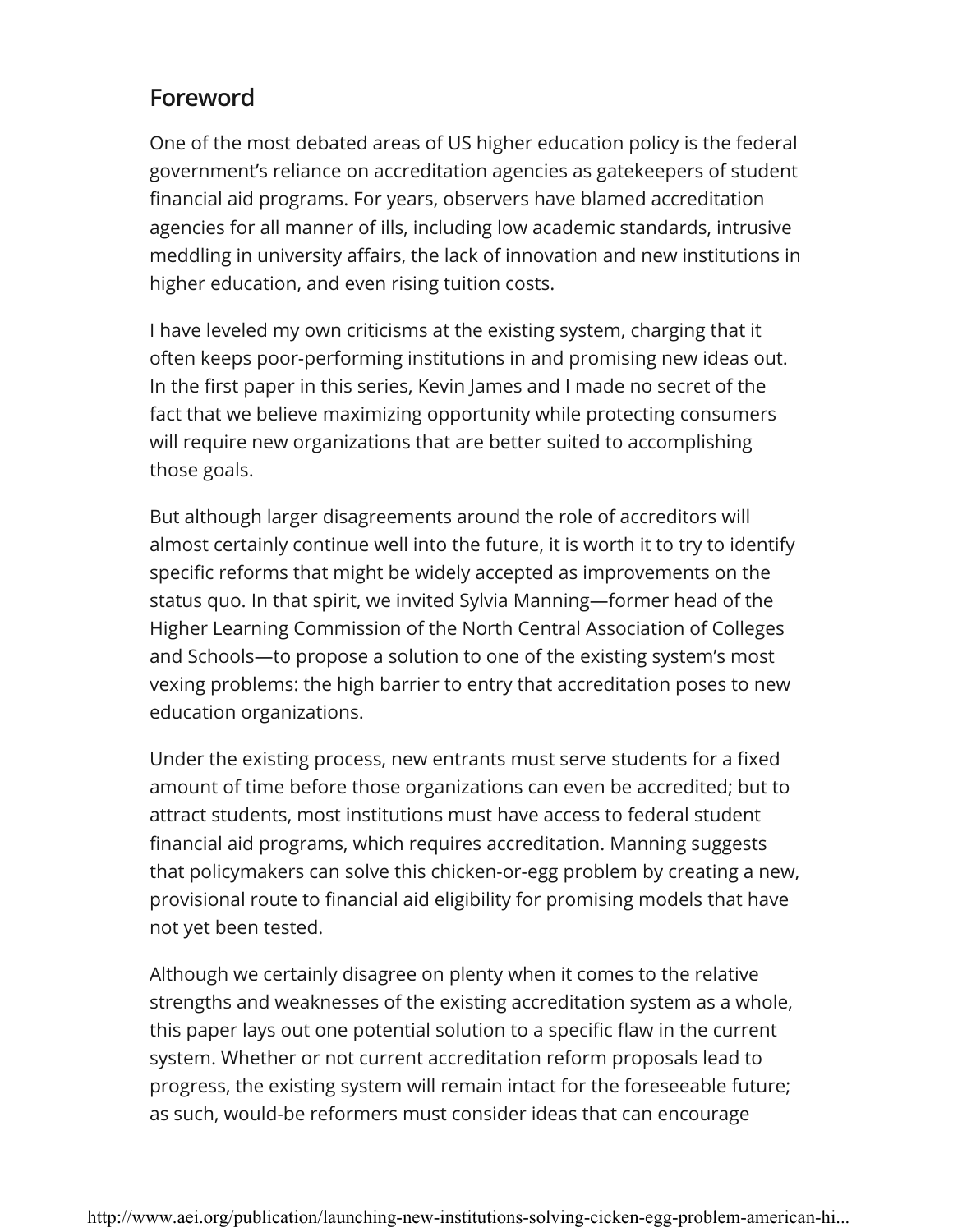innovation and opportunity in the near term. I trust you will find inspiration for some of those ideas in the pages that follow.

—Andrew P. Kelly Resident Scholar in Education Policy Studies Director, Center on Higher Education Reform American Enterprise Institute

#### **Executive Summary**

Currently, a US college or university must be accredited to be eligible to receive federal financial aid. To get accredited, an institution must have already been serving students, but most students are dependent on federal financial aid. As a result, if you want to launch a new college or university, you may face an insurmountable problem: having students is a prerequisite for accreditation, but it is difficult to attract them without access to financial aid. We therefore face a classic chicken-or-egg dilemma.

As the higher education debate has come to focus on the need for innovative education models, this chicken-or-egg problem is one issue that has placed accreditation on the national agenda, leading reformers to call on accreditors to change their standards and speed up their approvals. To define the most pressing problem areas in accreditation, however, it is important to distinguish the chicken-or-egg problem—which sees accreditation as a barrier to entry for new organizations—from the related but separate criticism that accreditation's focus on inputs (for example, faculty qualifications and the adequacy of facilities) is fundamentally at odds with higher education innovation.

This paper argues that while the latter criticism misunderstands the value of accreditation's conservatism, the chicken-or-egg dilemma does capture a real obstacle to new organizations. In essence, accreditation is a bet that, based on current evidence, the institution will continue to offer an acceptable level of quality in the education it provides. To make this bet, accreditors unapologetically consider inputs and student outcomes. In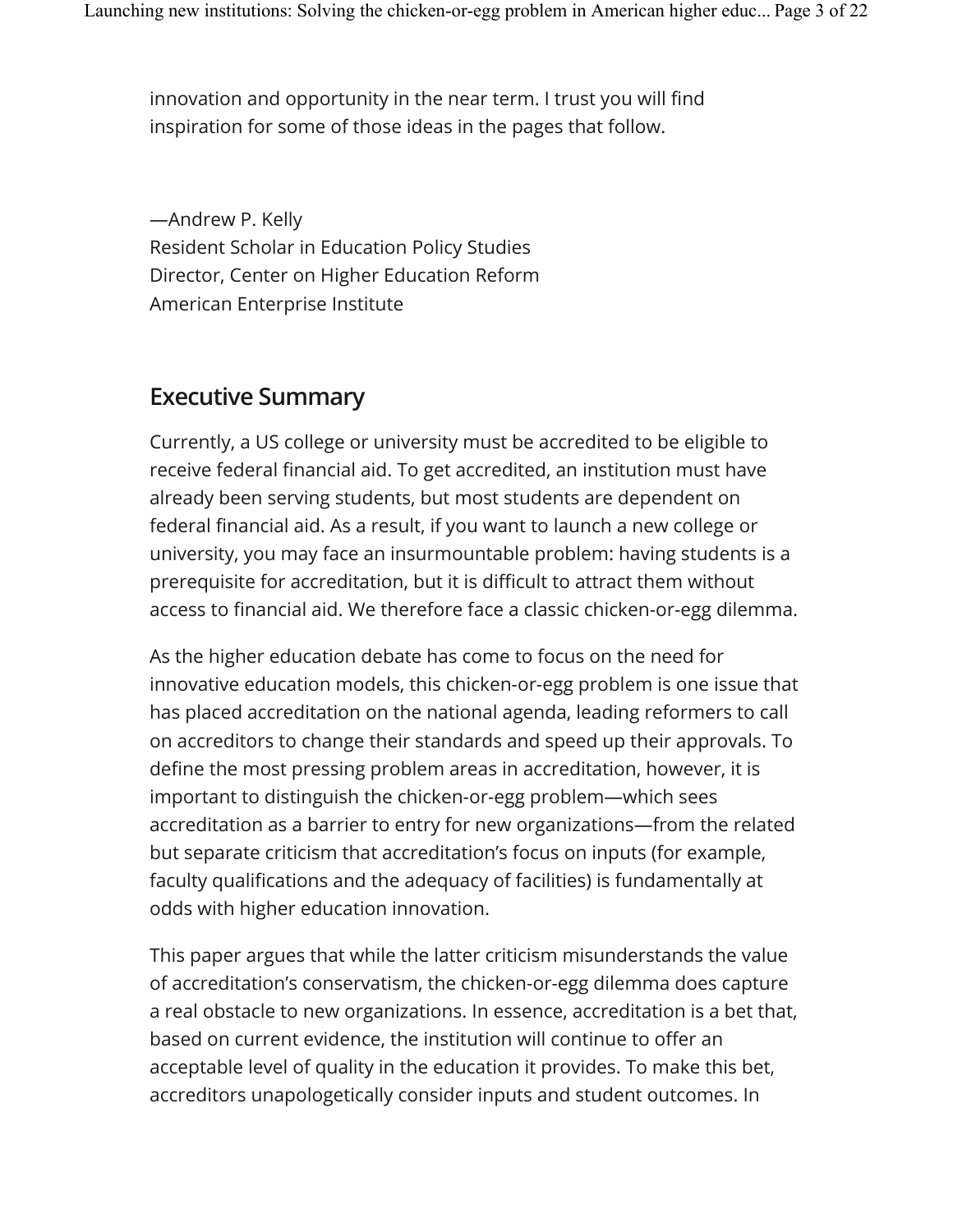other words, accreditors approach with caution any radical elimination of the basic conditions that have underpinned sustainable institutions.

But the current approach also sets up a barrier to entry for new organizations. The only real evidence that a collection of inputs works in any given case is performance over time. Therefore, an accreditor cannot assess students' learning until an institution enrolls and graduates some students. As an analog, consider the construction process for a new building. You can get a building permit based on detailed construction plans, but you cannot get an occupancy permit until the building has been built and passed all necessary inspections. In higher education, accreditation is the occupancy permit that allows a school to operate, yet there is no building permit equivalent to facilitate new entrants coming into the market.

This brief offers one sensible remedy to the chicken-or-egg problem: creating a provisional status that would allow students to receive federal financial aid at an institution before it is accredited. Akin to a building permit, the provisional approval process would require a more intensive review of the institution's plans, processes, and resources. A positive review would make the institution provisionally eligible for federal financial aid, though the institution would still have to seek full accreditation to obtain full eligibility. This provisional status could provide innovators with a new pathway into the market while maintaining the integrity of the accreditation process.

### **Introduction**

*This paper is the second in a series examining higher education quality assurance from a number of perspectives*.

If you want to start a new college or university, you may have an insurmountable problem: You have enough capital to cover startup costs, but once you begin enrolling students, they will have to pay tuition. There is no business plan that can manage without that source of revenue. The tuition will be fair, but it will also be beyond what most students can afford unless they have access to federal student grants and loans.

The students you recruit may be eligible for those funds, but the institution at which they spend the funds must also be eligible. One of the factors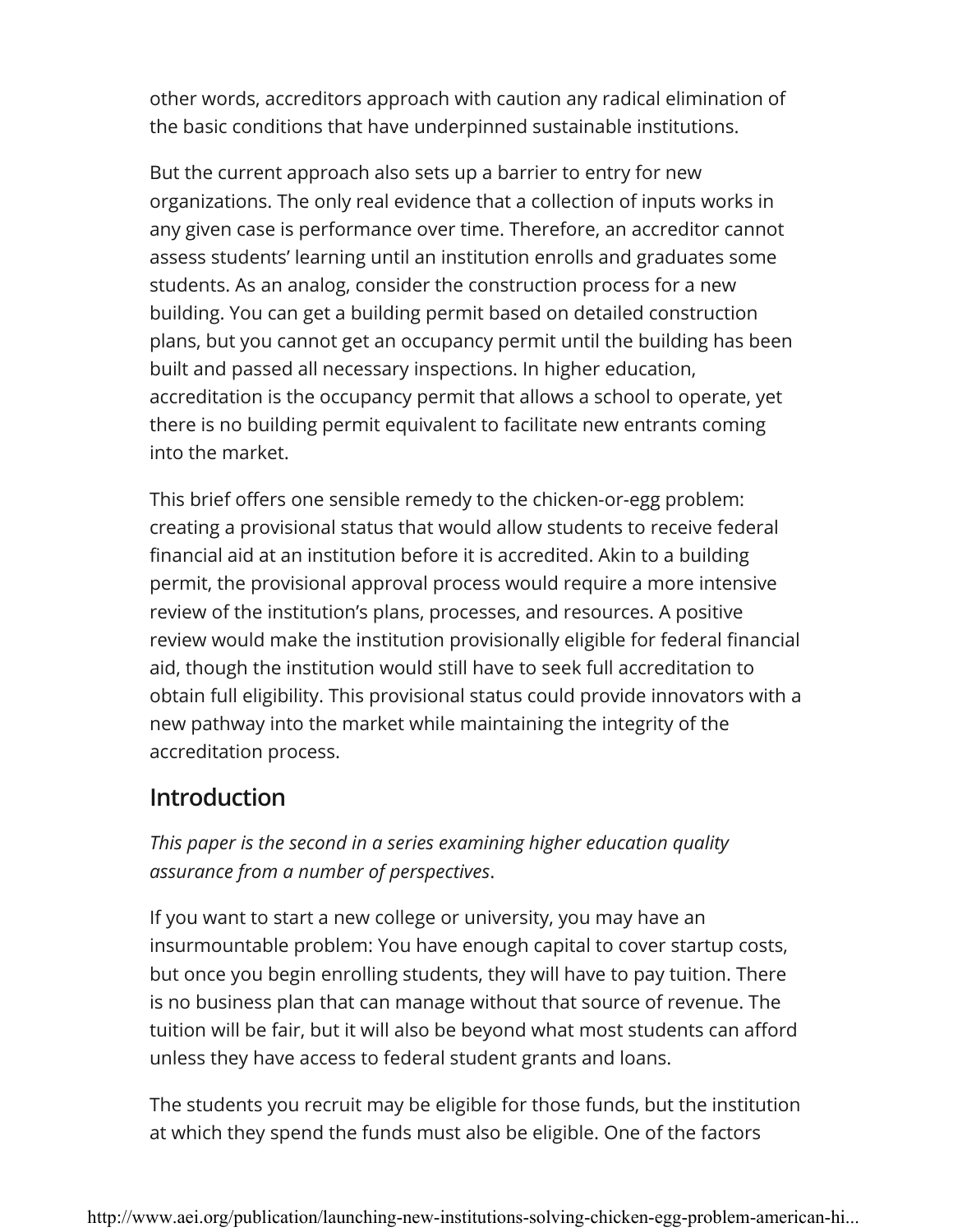determining institutional eligibility is accreditation. Higher education accreditors generally will not accredit an institution until it has graduated a class of students, and will not even admit the institution to candidacy until it has enrolled some students.

Thus, you have a classic chicken-or-egg dilemma: you cannot get students until you are accredited and you cannot get accredited until you have students. Though the root of the problem is the same one that all startup organizations face—survival requires revenue—in the case of colleges and universities, it presents as survival requiring accreditation.

As the higher education debate has come to focus on the need for innovative new models, this chicken-or-egg problem has been one of the issues that have placed accreditation on the national agenda, leading to calls for accreditors to change their standards and speed up their approvals. If we understand clearly the dimensions of the problem, however, there is a potential solution that does less damage to what is good about accreditation.

To define the problem aright, it is important to distinguish between two criticisms of accreditation that are often conflated. The first argues that accreditation's focus on inputs is fundamentally at odds with higher education innovation. The second, which is related but distinct, is the chicken-or-egg problem that sees accreditation as a barrier to entry for new organizations.

In this paper, I argue that the first criticism misunderstands the value of accreditation's conservatism while the second does capture a real obstacle to new organizations that reformers should tackle with sensible changes. I conclude by suggesting one such reform, which involves creating a separate and streamlined path for new organizations that wish to access federal student aid.

## **The Innovation Theme**

In early 2014, Doug Lederman, cofounder of Inside Higher Ed, published a brief compendium of recent claims that accreditation stifles innovation, naming as "the latest cause célèbre" the Ivy Bridge College partnership between Altius Education and Tiffin University.[1] More recently, the refusal of the accreditor of Thunderbird School of Management to extend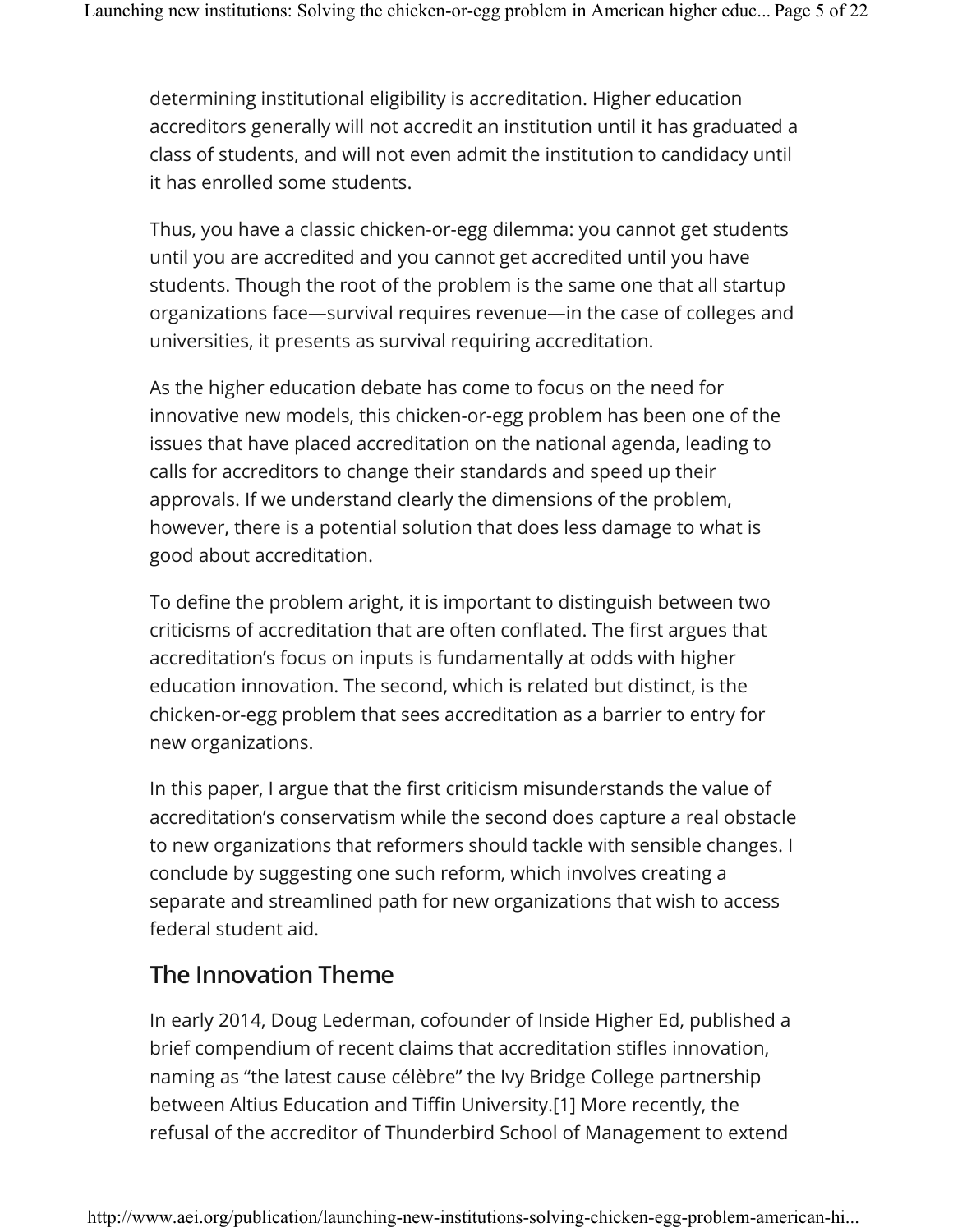the institution's accreditation to a joint venture with Laureate Inc. has raised similar complaints that accreditors are anti-innovation.

The claims that accreditation stifles innovation have a number of weaknesses, ranging from errors of fact to unexplained or inexplicable assumptions. In reality, accreditation has both led to and fostered innovation. For 20 years, accreditation has been at the forefront of the movement to assess students' learning beyond the grades they earn. Accreditation accepted Internet-based distance education essentially from its inception. Public acceptance—at least in so far as it is represented by Congress and the US Department of Education—lagged, resulting in regulatory requirements that are enforced by accreditors but derive from legislation and subsequent regulation.[2]

The innovation with perhaps the greatest potential to transform higher education is competency-based certification, the system of awarding credit for a degree or certificate based directly on assessment of competencies, without the credit-hour framework enshrined in 2010 federal regulation. When the Department of Education required accreditors to have a process for competency-based certification, accreditors rapidly designed appropriate processes and approved programs as institutions brought them forward.

Some assertions that accreditation stifles innovation are simply the plaints of those whose projects accreditation has found wanting. Any new venture is claimed to be innovative, whether it is or not, because we live in an age that prizes innovation. When someone meets resistance in launching his or her project, he or she cries foul and complains that innovation has been stymied: accreditation must be biased against innovation, since the innovator can conceive no legitimate criticism of the project.

Accreditation per se is not a barrier to innovation, but it is inherently conservative. Yet there are good reasons for its being conservative and good reasons not to make it any less so.

### **Why Is Accreditation so Stodgy?**

In what ways, then, is accreditation conservative?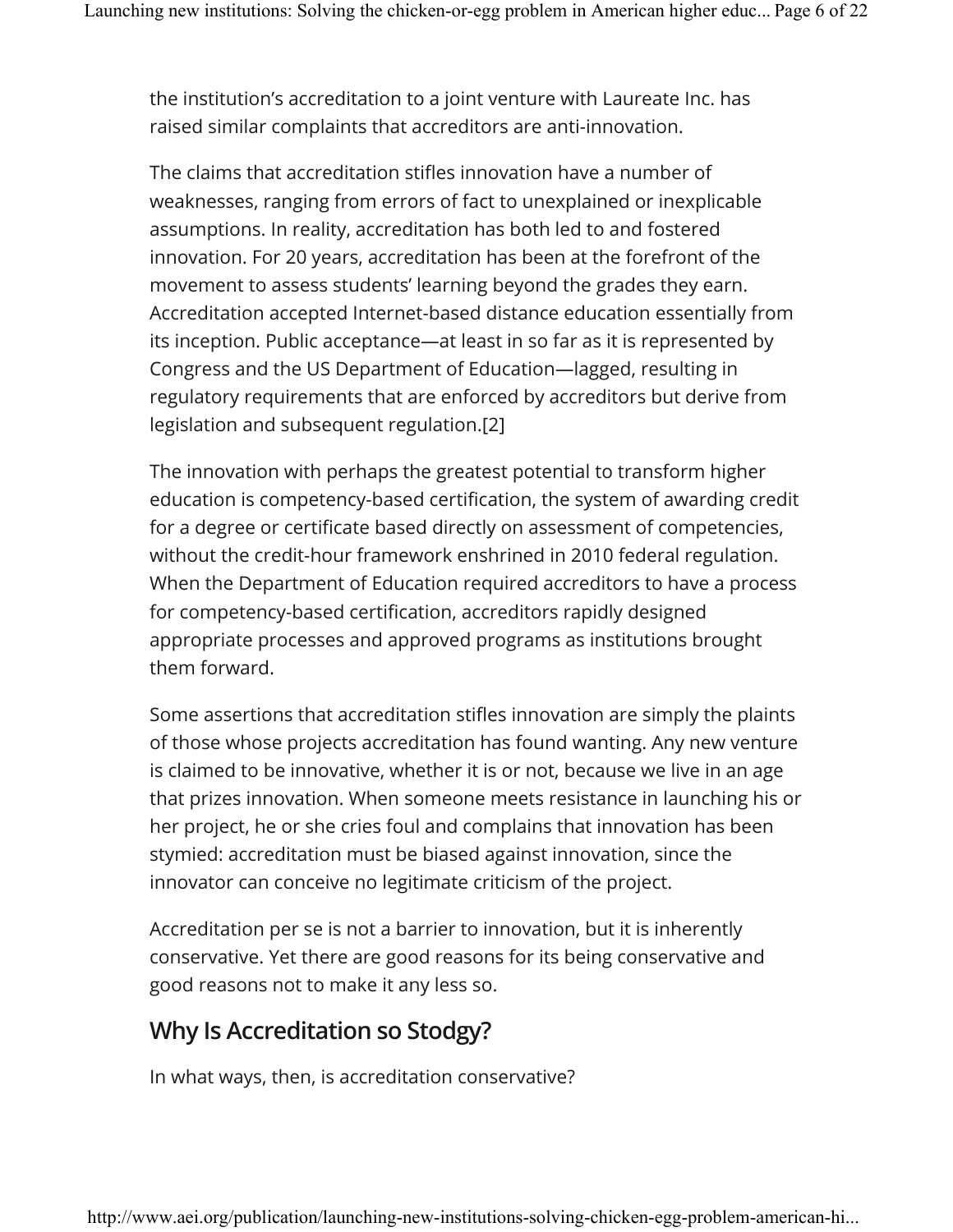We can start with the common charge that accreditation focuses on inputs. It focuses on outputs and outcomes—student learning and student success—but undeniably and unapologetically, it looks at inputs. It does not count the books in the library, or at least it has not in a few decades. But it does look at other inputs: the qualifications of the faculty, the adequacy of the facilities (where concern over access to the Internet and online materials has overtaken concern for books and print journals), and the provision of student support services (tutoring, advising, and financial aid counseling).

Accreditation looks at an institution's financial circumstances because the warranty of accreditation implies an expectation that the institution will still be there when an entering student is ready to graduate. And it examines management and governance structure because those have a significant effect on the education provided.

The reality is that no one can guarantee the results of an educational process, if only because a key element is how the student engages in that process. The output or outcome measures that we have are crude and are likely to remain so for considerable time to come. For example, the percentage of students who graduate from an institution tells us next to nothing about the quality of the education those students received.

In the absence of a valid, simple, and measurable output, inputs can be useful proxies, at least for a bet. And in a sense, accreditation is a bet that, based on current evidence, the institution will continue to offer an acceptable level of quality in the education it provides.

In making that bet, accreditors consider inputs. For example, it is more likely that a student will learn chemistry well from someone who is an expert in chemistry than from someone who knows little chemistry. Admittedly, it is possible that the great chemist will be a terrible teacher, but it is much more likely that a great teacher who does not know much about chemistry will not teach it well.

Moreover, it is more likely that students will be well educated today if they have access to a rich array of Internet-based resources than if they have none. It is hard, though perhaps not impossible, to imagine a well-taught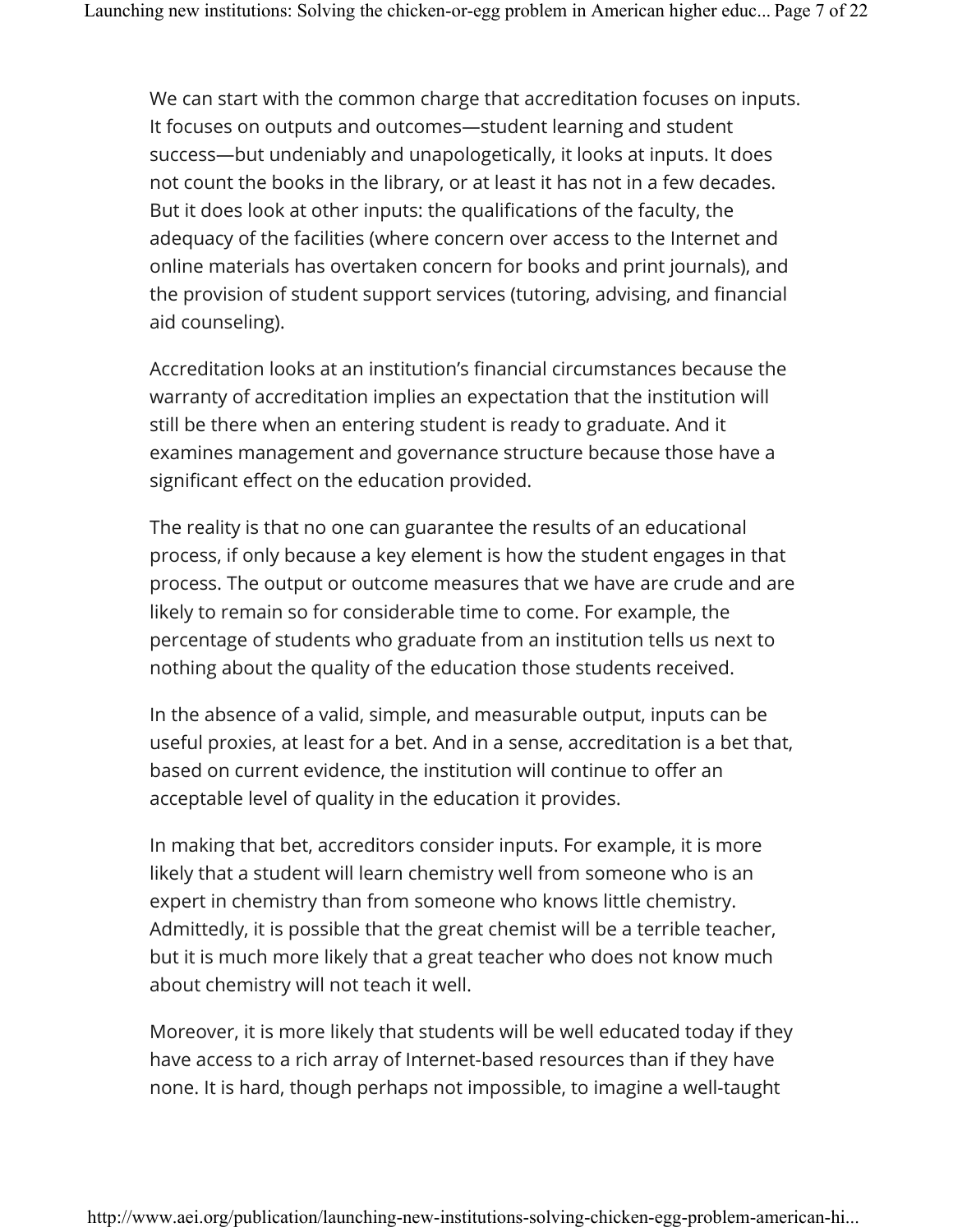laboratory science course without a laboratory or terrific virtual simulations.

No system external to the institutions can provide serious quality assurance on an ongoing—in effect, daily—basis. What an external agency can do is make sure that an institution has demonstrated the capacity and will to ensure its own quality.

The inputs add up to an infrastructure that provides the capacity. The chemist, access to Internet-based resources, and laboratory are all part of that structure, as are a strong governance system and a regular practice of reviewing programs' effectiveness, among other things. Accreditation agencies have no particular interest in the status quo, but they approach with caution any radical elimination of the basic conditions that have underpinned sustainable institutions.

The inputs alone, however, are insufficient for quality assurance. The only real evidence that a collection of inputs works in any given case is performance. As an analog, take the construction of a new building. You can get a building permit based on detailed plans, but you cannot get an occupancy permit until the building has been built and passed all the inspections along the way. No one would want to allow a building to be occupied until it was proven to be safe. The analog in accreditation is not so readily grasped.

"An institution must demonstrate not only the capacity to ensure its own quality, but also the will to do so: it must have a track record of internal quality assurance."

Accreditors will not admit an institution to candidacy until that institution has students enrolled, because some of the standards are based on what the institution does with students, not on what it plans to do. For example, accreditation standards require that institutions assess their students' learning, figure out from the assessments what students are learning well or failing to learn, and then do something to improve those outcomes.

A strong assessment practice is a crucial part of the institutional capacity to ensure ongoing quality. An institution cannot assess students' learning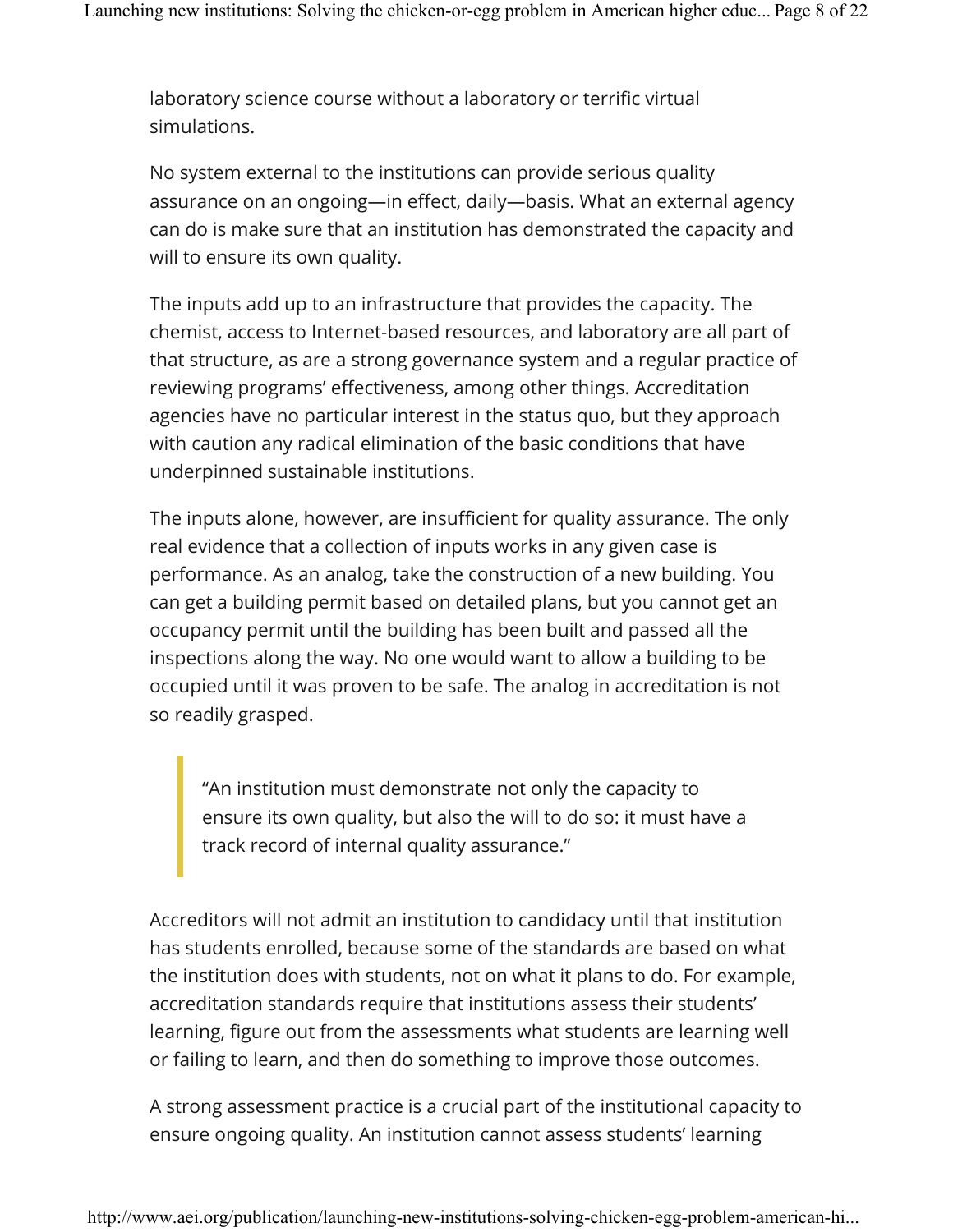until it has students. Similarly, an accreditor will not grant full accreditation until an institution has graduated a class of students, because one of the things the accreditation warrants is that the institution has the capacity to graduate students. Finally, an institution must demonstrate not only the capacity to ensure its own quality—by putting in place appropriate processes—but also the will to do so: it must have a track record of internal quality assurance.

Accreditation demands evidence, and evidence must be based in accomplishment, not plans. Critics will argue that there are accredited institutions with records of accomplishment that are weak or worse. One can give credence to that claim without agreeing that an expectation of demonstrated accomplishment is a bad idea.

## **Back to the Problem**

Thus, the barrier to innovative new institutions is accreditation, not because accreditation cannot deal with innovation but because it wants and needs time to assess innovation, if the innovation is actually new. The problem is that a new institution needs access to federal funds, and therefore to accreditation, right away. Accreditation holds considerable value for institutions aside from access to federal student aid funds, but the other aspects of that value are less urgent.

How, then, should these new institutions be accommodated? Some people who have faced the chicken-or-egg problem have tried to work around it, using one of the following two routes.

**Accreditation by Purchase.** The first route is to purchase an alreadyaccredited institution in an arrangement in which the institution keeps its accreditation as it changes owners. One entrepreneur calculated that such a purchase was worth \$10 million because that is the estimated cost of putting a new institution through the accreditation process.[3] This route has been successful for some.

Any institution available for purchase is probably small and in serious financial trouble. (There are also some large institutions in serious financial trouble, but usually, the larger the institution, the larger the fixed assets and therefore the higher the price.) Since the purchaser is unlikely to want a small fragile institution, whatever else the purchaser does, to continue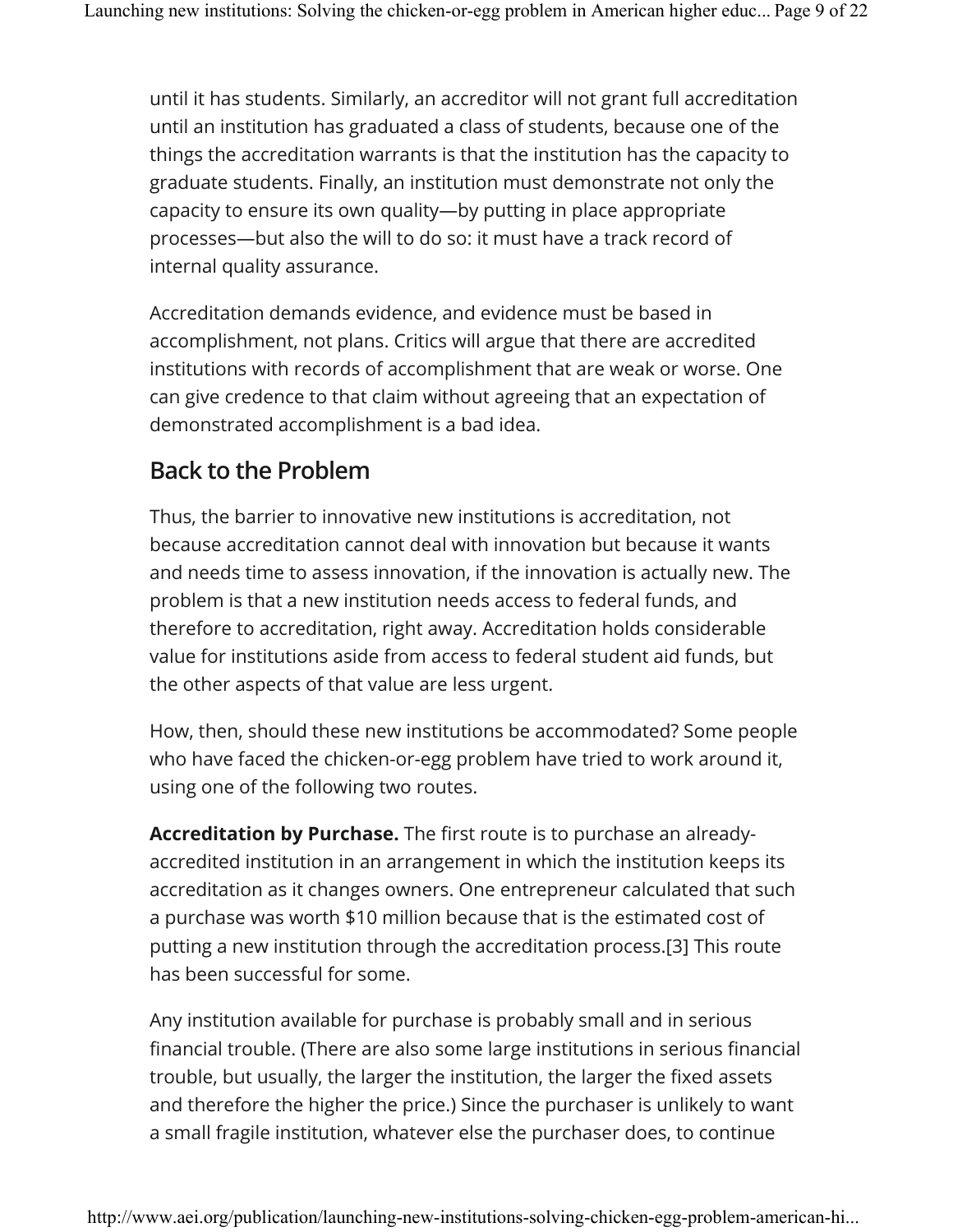business as usual is not an option. The purchaser's intention is to build something successful and quite large.

Institutions are accredited, however, for what they are at the time they are evaluated. This is not to say that they are limited to a defined category, but that the accreditation relates closely to the institution's mission. An institution with a mission to provide a liberal arts education to students who take their faith seriously is not accredited to be a major research university. A college that is entirely residential is not accredited to enroll tens of thousands of students through distance education. The accreditation is for that institution at that time and place.

Of course, institutions evolve, change, and grow (or shrink), but those changes are incremental. And when they are not incremental—when, for instance, an institution decides to branch into a new area, such as health care education—the accreditor requires a formal and often extensive review of the institution's capacity to sustain its quality in light of the proposed change.

"If accreditation is going to say something works, it has to have taken the time to amass evidence that it works."

Experience taught accreditors that purchases of accredited institutions usually carried an intention to make major changes in the nature of the institution. Furthermore, accreditors learned that by approving these purchases with few or no conditions, they had inadvertently ended up accrediting an institution that turned out very differently from the one they had reviewed. This very different institution had not been subjected to the intensive process that warrants accreditation.

And so accreditors began to be more stringent in approving such changes of ownership and to add various conditions to their approvals—conditions that were not favorable to the intent of the purchasers, which was to buy the institution and then change it as quickly as possible. The whole process consequently became tainted with the phrase "buying accreditation," and the route became unattractive to all parties.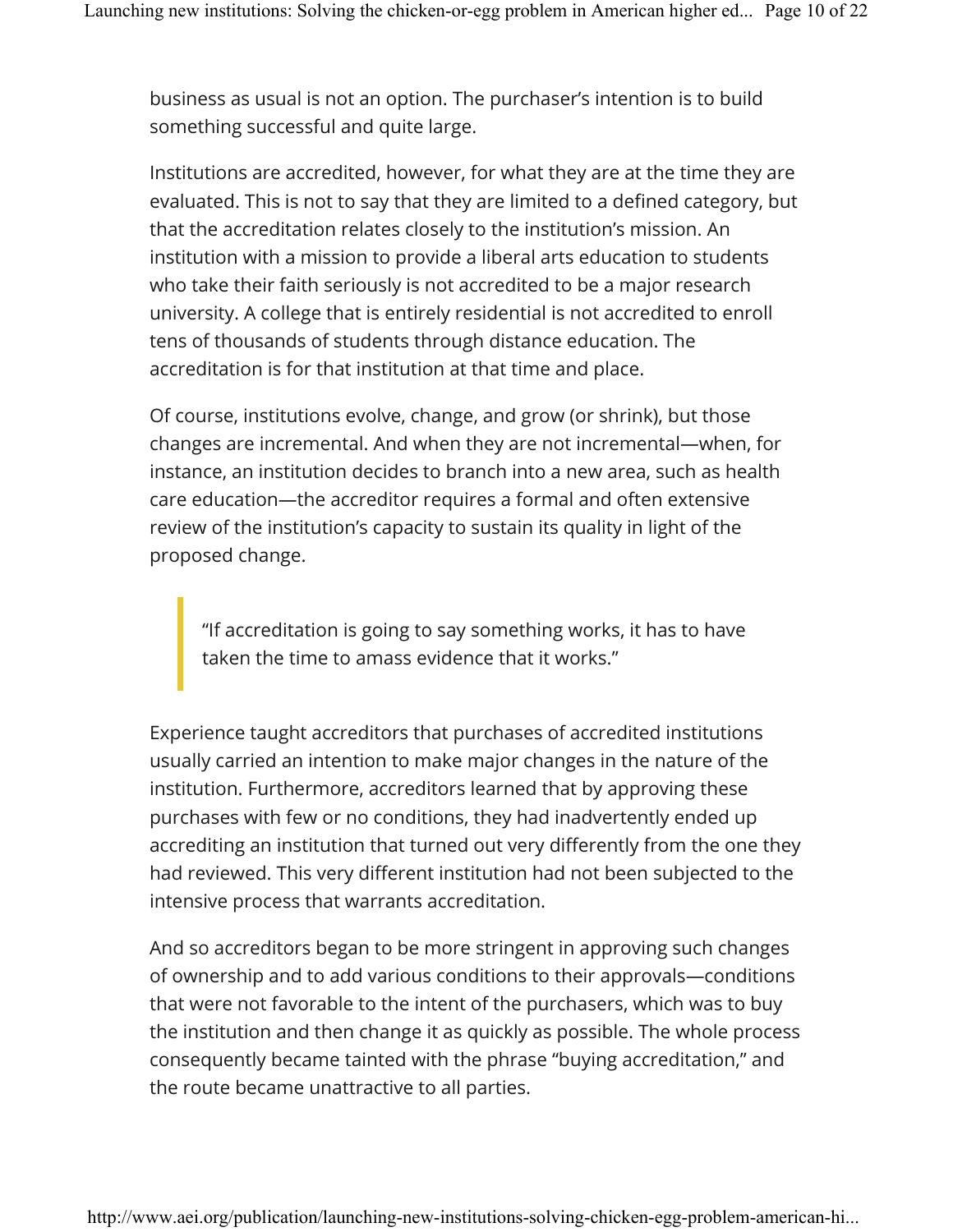**Accreditation by Association.** A second, more complex route has gradually developed, for which the essential idea is that an accredited institution, probably a nonprofit, joins with a for-profit company or investor to create a joint-venture corporation.[4] The institution controls the joint venture by a majority interest and retains control of the academic part of the enterprise.

The investor's funds go to the ancillary parts of the enterprise (for example, renovation of aging dormitories or development of informationtechnology capacity) in a sort of one-stop outsourcing of functions that many institutions already outsource: everything, possibly, except the core business of instruction. Theoretically, the institution's accreditation extends readily to the joint venture because it is a venture of the institution, and the institution still controls its academic enterprise.

Of course, no model ever moves into practice with every detail intact. An adaptation may lack the clarity of ownership and control found in the conceptual model. The investor, who provides the money, may not be happy with a minority ownership in the joint enterprise. An adaptation may define as nonacademic things the accreditor believes are in fact at the academic core, such as, most problematically, a curriculum that is built into a learning platform.

The issue of the academic core is key. Accreditors allow instructional platforms to be outsourced across entire curricula and accept externally provided curricula, just as they have always accepted textbooks not produced by the institution's own faculty. But in so far as the instructional content and human facilitators of learning (be they called professors, tutors, or anything else) are provided externally, the accreditor wants to know that the institution uses its faculty's expertise to oversee those choices.[5]

In these relationships, the accredited institution must continue to oversee, evaluate, and, most importantly, be accountable for the programs. What federal regulation seeks, and what accreditors accept as reasonable, is to prevent a sort of laundering of programs from an unaccredited provider through the accreditation status of an accredited institution.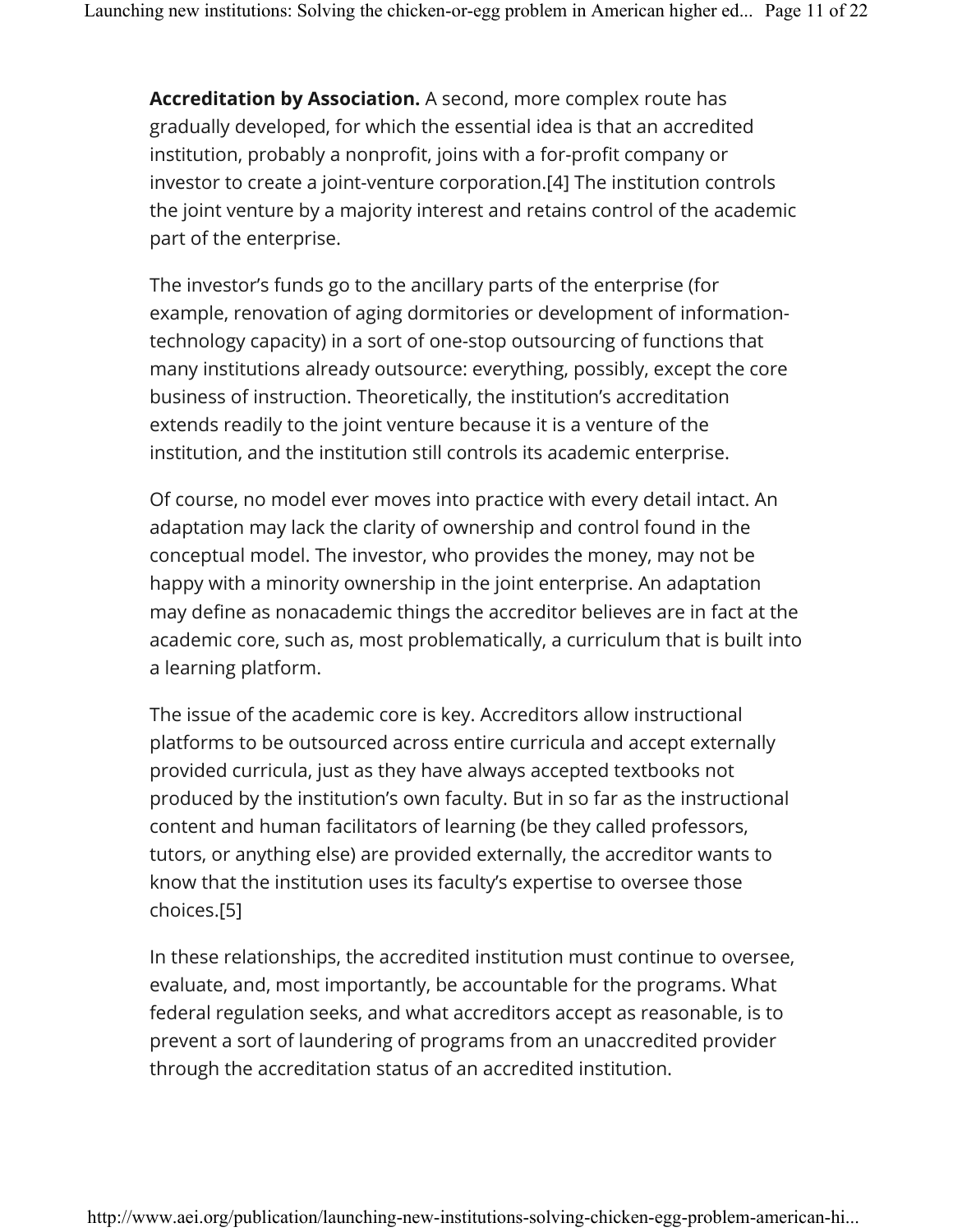Thus far, most of the few attempts at accreditation by association have run into difficulties with the accreditation process. At any rate, this route does not provide a platform for launching an independent institution and would not be satisfying for the entrepreneur who wants to realize a particular academic vision through a new, independent college or university.

**Changing Accreditation.** Accreditation by purchase and accreditation by association cannot satisfactorily solve the chicken-or-egg problem. What, then, is the solution? Reformers have generally suggested that we change accreditation so that it can accommodate new institutions. Proposals of this sort have not been fleshed out to suggest how accreditation could warranty both higher education quality and unproven ideas or plans.

In other words, the conservatism of accreditation is essential to its role. If accreditation is going to say something works, it has to have taken the time to amass evidence that it works. That is one difference between accreditation and Consumer Reports. Both amass evidence, but the time constant is not the same. When Consumer Reports is confronted with a new car, appliance, or electronic gadget, it tests the new object. Those tests do not take much time; driving the car or running the dishwasher can be done in short order.

More like accreditation is the Federal Drug Administration's (FDA's) approval of new medications. Here, too, there have been complaints about timeliness to market, but there have also been enough adverse events to make the public sympathetic to lengthy testing; drug trials for FDA approval take several years.

Federal law distinguishes, for the purposes of providing access to federal student financial aid, between nonprofit or public institutions and forprofit institutions.[6] Whereas public and not-for-profit institutions are eligible to receive federal student financial aid once they are accepted to candidacy for accreditation, for-profit institutions are eligible only once fully accredited.

Candidacy periods usually range from one to four years, depending on the accreditor and the readiness of the institution to meet the standards for full accreditation. Furthermore, there is an additional federal requirement that institutions must be in operation for a minimum of two years before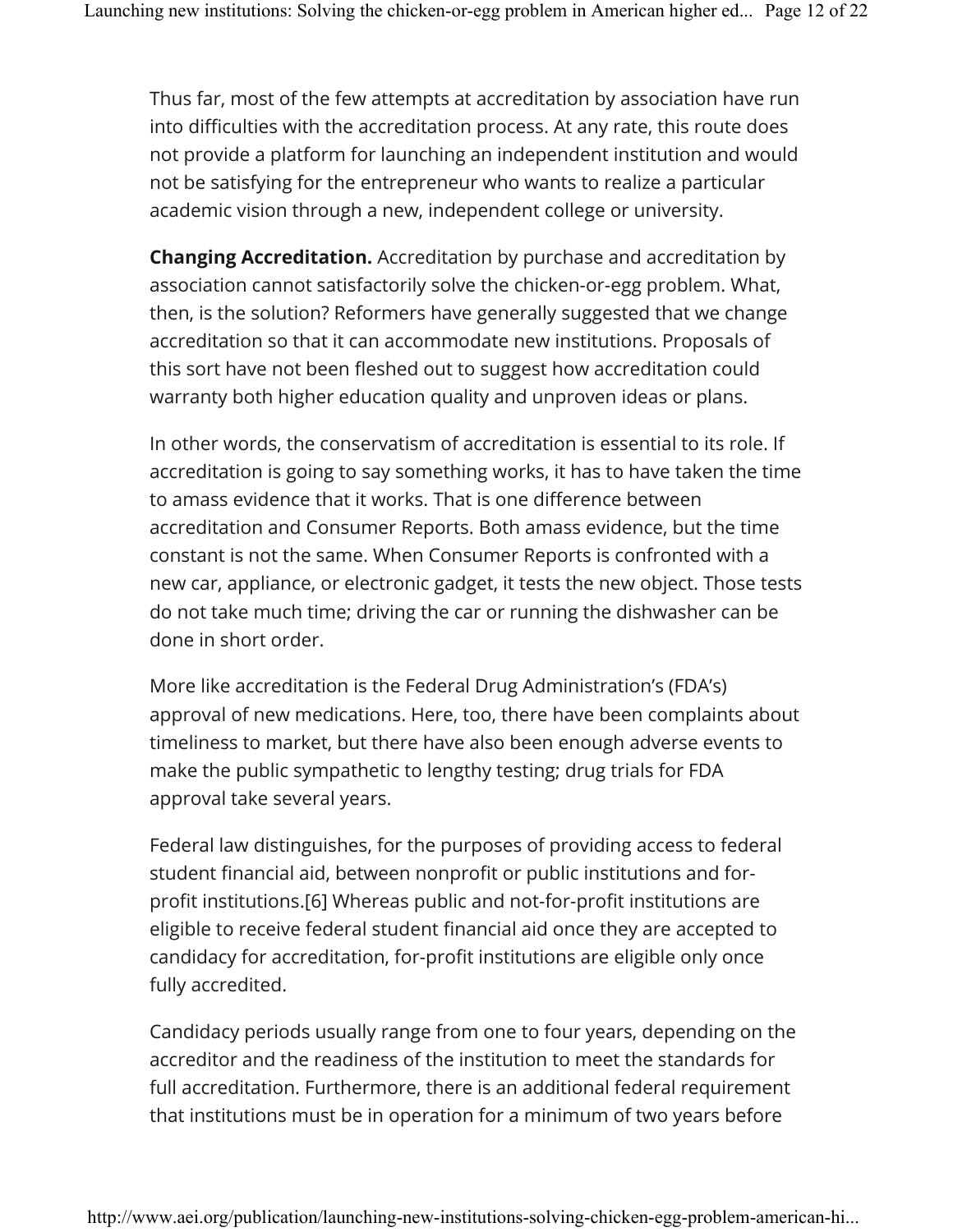they are eligible for federal funds, regardless of their accreditation status. Thus, the chicken-or-egg problem is exacerbated for for-profit institutions.

Of course, the law and its accompanying regulations could, like accreditation, be changed. But it is not possible to both preserve the time test of accreditation and hurry up accreditation for new institutions. To drop the time test would be to drop the elements of an accreditation review that add up to some sort of proof. The outcome measures, as opposed to the inputs, require time to develop and assess.

If we are not going to change accreditation, then how might we solve the chicken-or-egg problem? Innovative practices can and do grow inside existing institutions. But this is not a matter of allowing for innovation; it is a matter of allowing for new institutions, which may or may not be innovative.

There are solutions for public universities. For example, a new campus can be incubated under the accreditation of the existing campuses or system so that careful timing of the parturition, as it were, of the new campus avoids any gap in students' eligibility for federal financial aid. There is no such possibility, however, for a new independent institution.

### A Solution: Provisionally Approved for Federal Student Financial Aid

An alternative to changing accreditation is creating something else—not something to replace accreditation, but something that provides new institutions with a different path to eligibility to receive federal student financial aid until they can achieve accreditation.

To return to the construction analogy, if accreditation is analogous to an occupancy permit, then the system of higher education financial aid eligibility simply lacks an equivalent to the building permit. If America's construction system were similarly lacking, we would have no new buildings. We need a building permit for new institutions of higher education— specifically, one that provides access to federal student financial aid.

The permit should not be called "accreditation" or "accreditation" with any modifier, because there is too much risk of blurred understanding. It also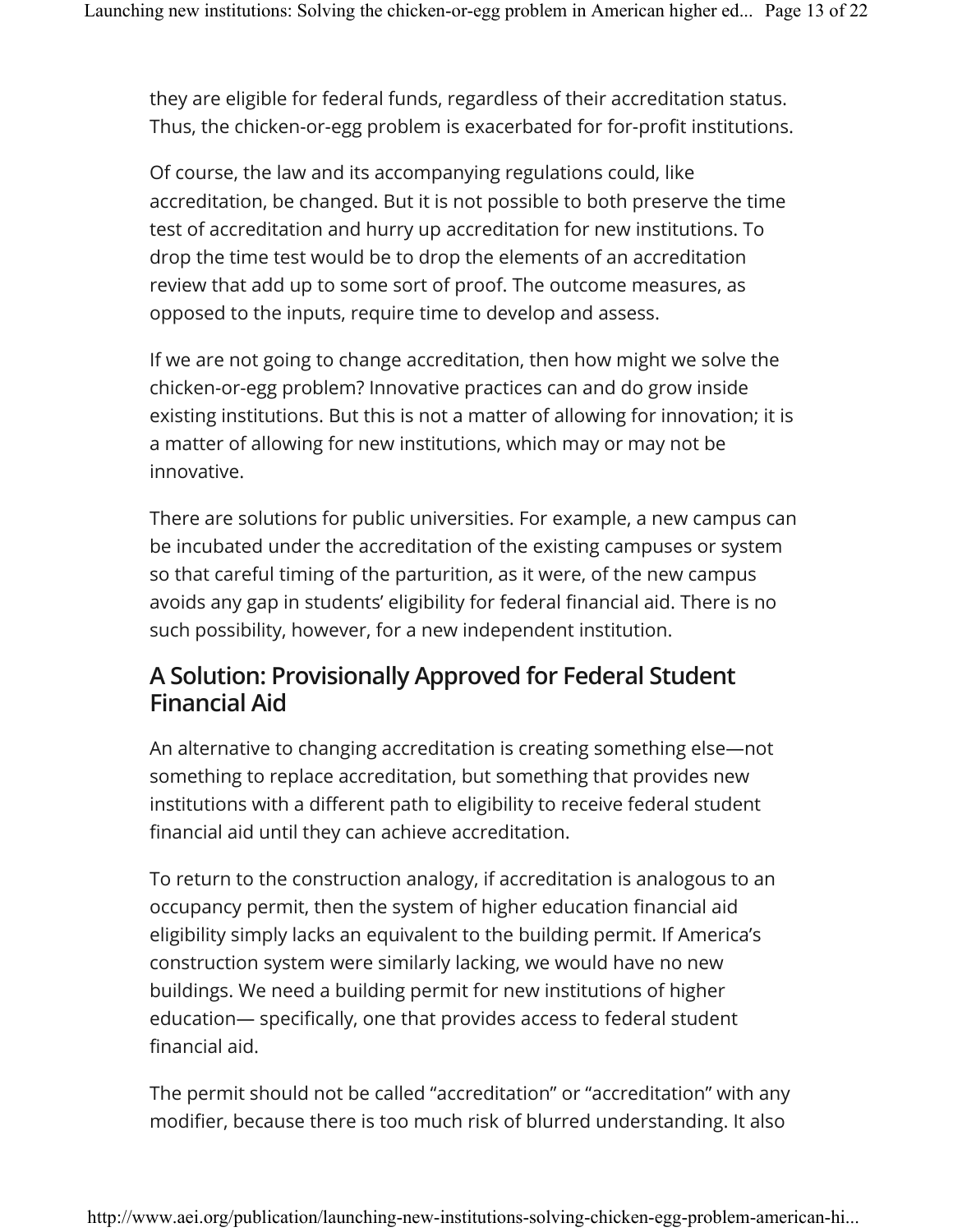should not be called "candidacy" or "preaccreditation" because those terms are already used in accreditation parlance with different meanings from what is intended here. Moreover, "incubation" has specific implications for those familiar with business and technology incubators, and "recognition" is taken by regulation as the term for what the Department of Education grants accreditors.

So, what term ought to be used to refer to an institution that is in a program that allows its students to receive federal financial aid even though the institution is not accredited? It might be best to sacrifice zip for precision: "provisionally approved for federal student financial aid."

If a new institution were to apply to undergo a process that results in its being provisionally approved for federal student financial aid, students attending such an institution would still bear some risk regarding the transferability of their credits should they seek to transfer, because acceptance of transfer credit is up to the receiving institution, and many institutions would likely not accept such credits.

There might be similar obstacles to students pursuing graduate studies upon completion of an undergraduate degree. Certainly, the institution would not enjoy the recognition and market advantage of being accredited. Thus, there are still risks for students and disadvantages for institutions, but the major problem of securing the funding to get the institution off the ground and eventually accredited is largely solved.

The provisionally approved status would not apply to courses or sets of courses that are not offered by a degree-granting institution. For one thing, there are thousands of such courses, meaning review and approval would need a huge bureaucracy. Federal financial aid was developed to assist students in earning a degree, not for short-term courses or continuing professional accreditation. A new policy to offer financial aid more broadly might be a good thing, but it would probably require letting go of any realistic notion of quality assurance.

**The Process.** The building permit analogy will take us a bit further. For a building permit, the builder must first submit detailed plans. Then, at every stage of construction, there is an inspection. Successful passage of each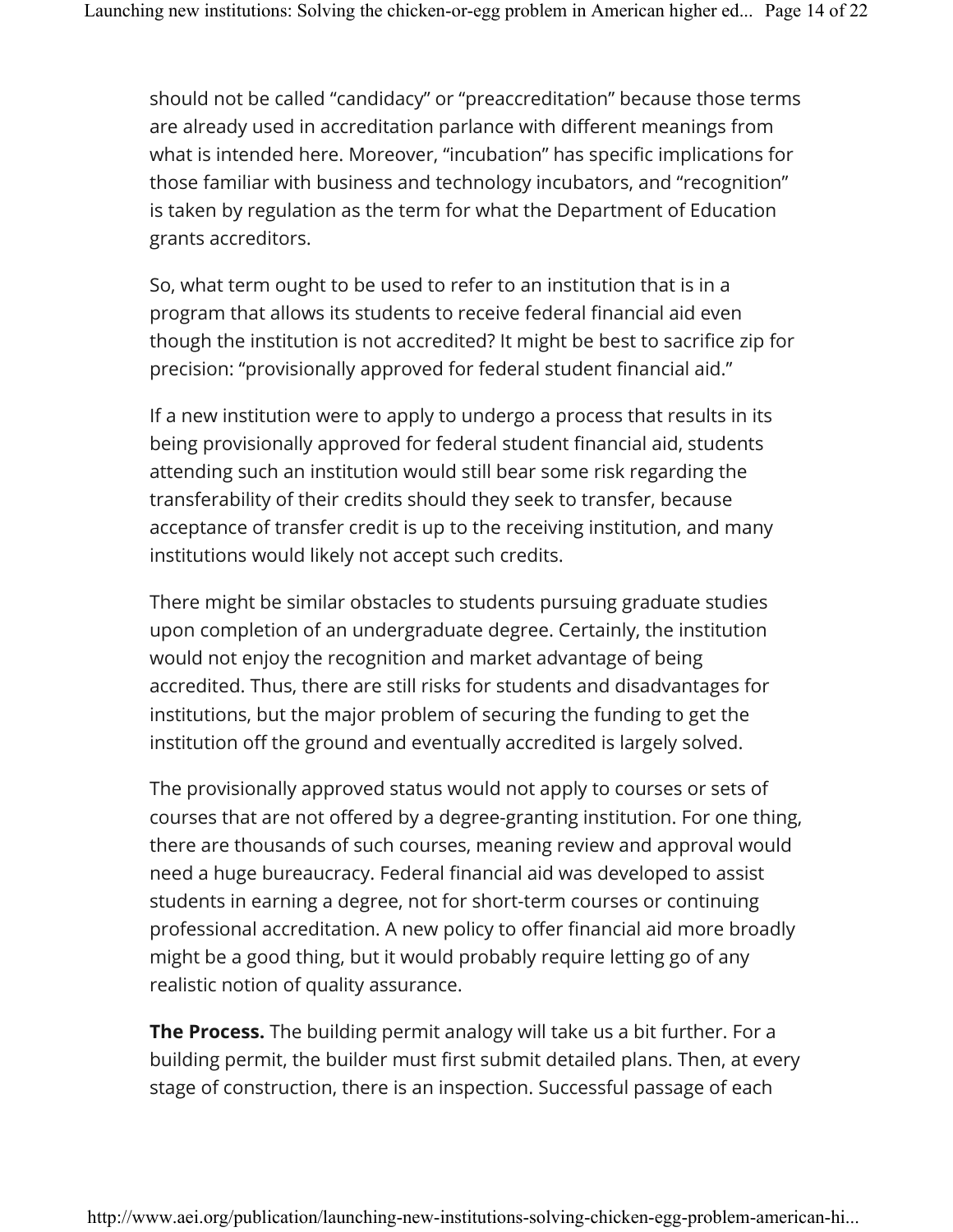inspection is generally required before the builder can proceed to the next stage.

The approval process would begin with the institution submitting documentation of every aspect of its offerings and processes, including all the traditional inputs—for example, mission, resources, staffing, qualifications of staff, curricula, procedures for assessing student learning, processes for continuous organizational improvement, governance, and student support services. A positive review of this documentation would lead to permission to recruit students who have eligibility to use federal student financial aid at the institution. The standards for review would allow considerable leeway for experimentation but would be very strict on matters of integrity.

Under accreditation, an institution is reviewed at most, but not usually, every two years; generally, reviews take place no more often than every four years. Under provisional approval, the institution would be reviewed every year.

Under provisional approval, the institution submits updates to its original documentation every year, including any changes in practice or plan. The institution submits information on its marketing and recruitment of students, including website links, copies of materials, student search activities, and yields. The institution also submits data on student performance, including enrollment, persistence, completion, and, upon completion, employment or further study.

The institution is required to maintain detailed records as the basis for these data. It submits information on major categories of its budget (such as instruction, instructional support, management, recruitment, and admissions) and its most recent audited financial statement. The annual information is reviewed and either does or does not result in permission to continue receiving federal student financial aid.

The provisionally approved status is time limited. This status is the building permit that is currently missing: the institution must progress from the building permit to an occupancy permit. While the plans may be beautiful, the more substantive judgment of accreditation must at some reasonable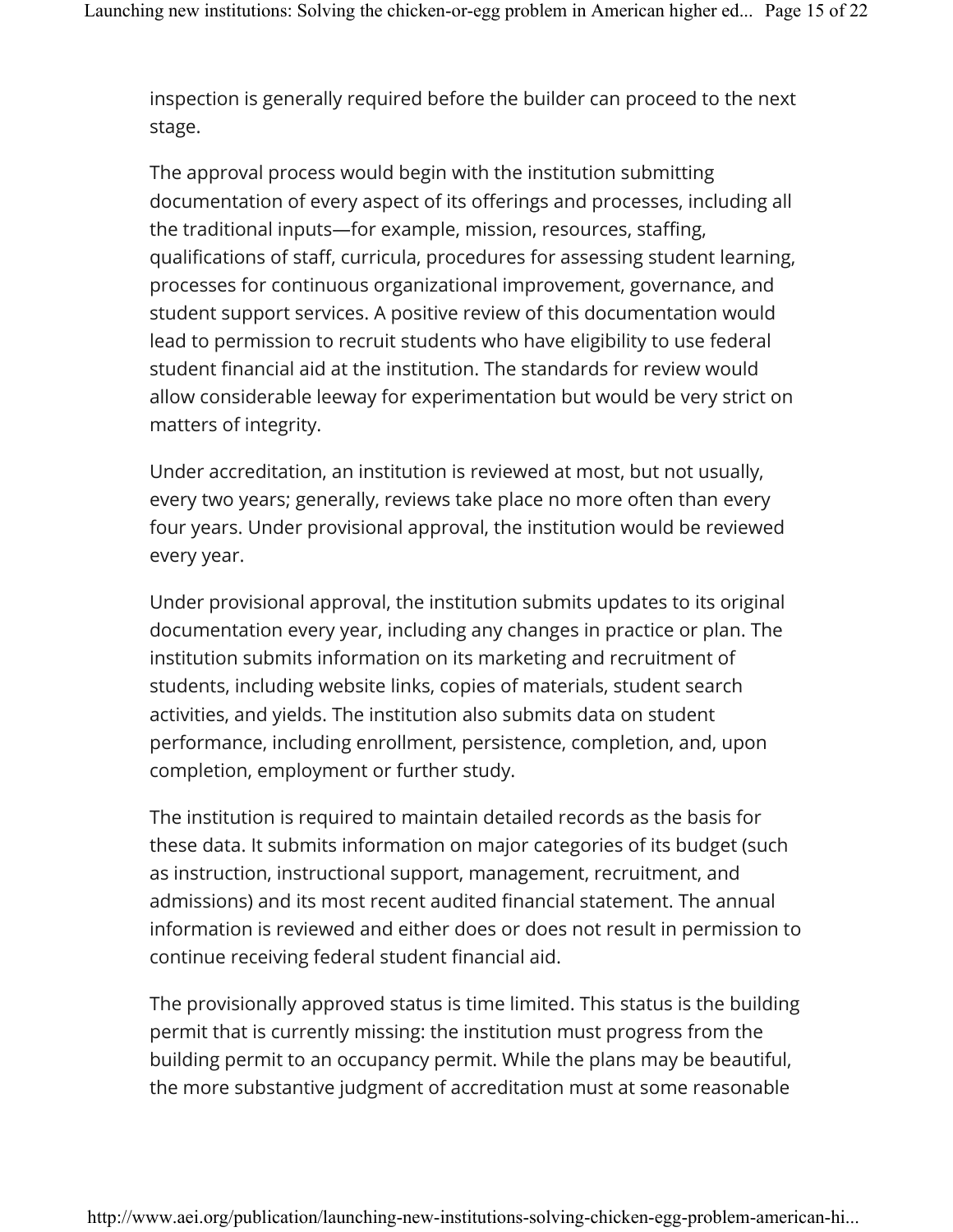point be brought to bear as an experimental period is withdrawn in favor of demonstrated quality.

Therefore, the institution is required to immediately begin seeking accreditation from a federally recognized accreditor. Nonprofit institutions must reach candidacy with a recognized accreditor within three years of receiving provisionally approved status, whereas for-profit institutions must reach full accreditation with a recognized accreditor within seven years of receiving provisionally approved status. After the requisite time period, the approved status lapses, being no longer of use. (The distinction here is based on the assumption that the difference in federal rules requiring for-profit institutions to be fully accredited will continue.)

**Who Should Be the Agent?** The description in the previous subsection refers to the institution's submission of documentation that is reviewed, but does not say to whom documents are submitted or who does the reviewing. There are a few possibilities for who can fill this role, each with its advantages and drawbacks.

*Recognized Accreditors.* Congress could add the opportunity to offer provisionally approved status to the scope of federally recognized accreditors. Other increases in scope have not proven complicated, and recognized accreditors have experience with the similar processes of accreditation.

Accreditors' existing infrastructure would mean that the activity of conferring approved status might add costs only at the margin, thus keeping the cost down for applicant institutions. It would be convenient and efficient for applicant institutions to deal with only one body for both provisional approval and accreditation, since they would be simultaneously maintaining approval and seeking accreditation, and an accreditor could create a smooth path from one to the other.

But there are also many drawbacks. Some critics of accreditation may perceive a conflict of interest in overseeing the provisionally approved status if granting the status is seen as a source of revenue.

More real is possible confusion among the public if the accrediting agency is the same agency conferring approved status. The accreditors may find it difficult to manage two very different regimens, since approved status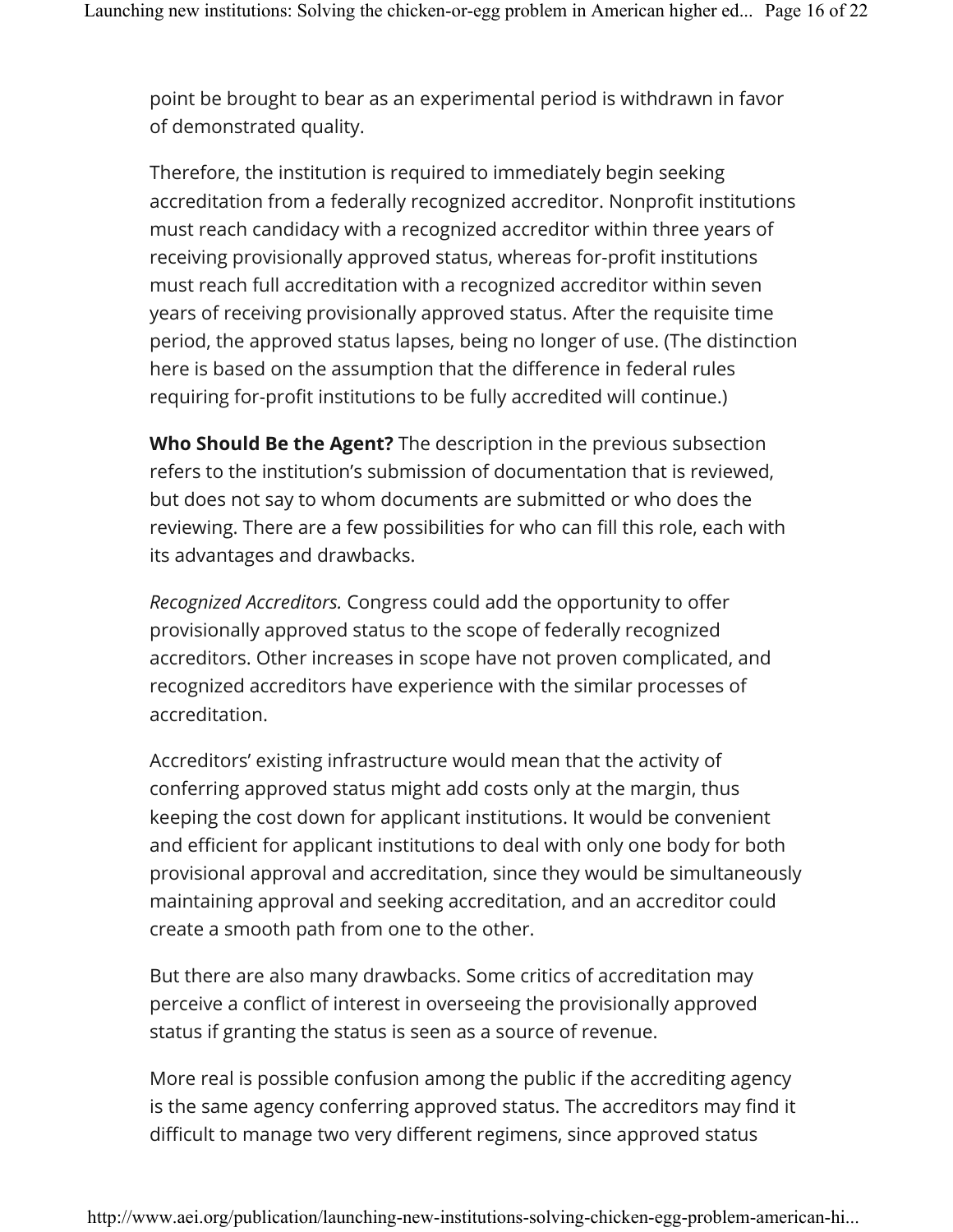requires much more detailed, continuous oversight but is also largely exempt from the outcome and process measures that are central to accreditation. An accreditor would have to stay very clear about the differences in expectations between the two statuses.

*The Department of Education.* Because at any one time there are likely to be few institutions seeking or in provisionally approved status, the burden on the Department of Ecucation would not be great. Whereas it is likely that allowing accreditors to confer approved status would mean that several different accreditors would seek (and gain) such authority, with the department as the single actor, there appears greater likelihood of consistency—or, at any rate, people would assume that there was consistency.

Moreover, given the financial stakes involved, the relative immunity of federal actors to hostile legal action might be an advantage. Finally, the distinction between accreditation by private organizations and governmental approved status would be fairly clear: access to federal student aid is one thing; accreditation is another.

But here too there are drawbacks. From an accreditor's point of view, provisionally approved status is not a demonstration of quality but of certain preconditions for quality. But no one else would see it that way.

Consequently, this federal role would represent the apparent entry of the federal government into determining what constitutes quality in higher education—an entry that would be widely resisted as inappropriate. And if department officials enjoy certain legal immunities, they are vulnerable to political influence and shifting winds. Lastly, even if the department is the best option for an agent, this idea would have to overcome widespread reluctance to increase governmental responsibility for activities that can be undertaken in the private sector.

"A provisionally approved status for student financial aid would give new institutions what they need to get started and earn accreditation."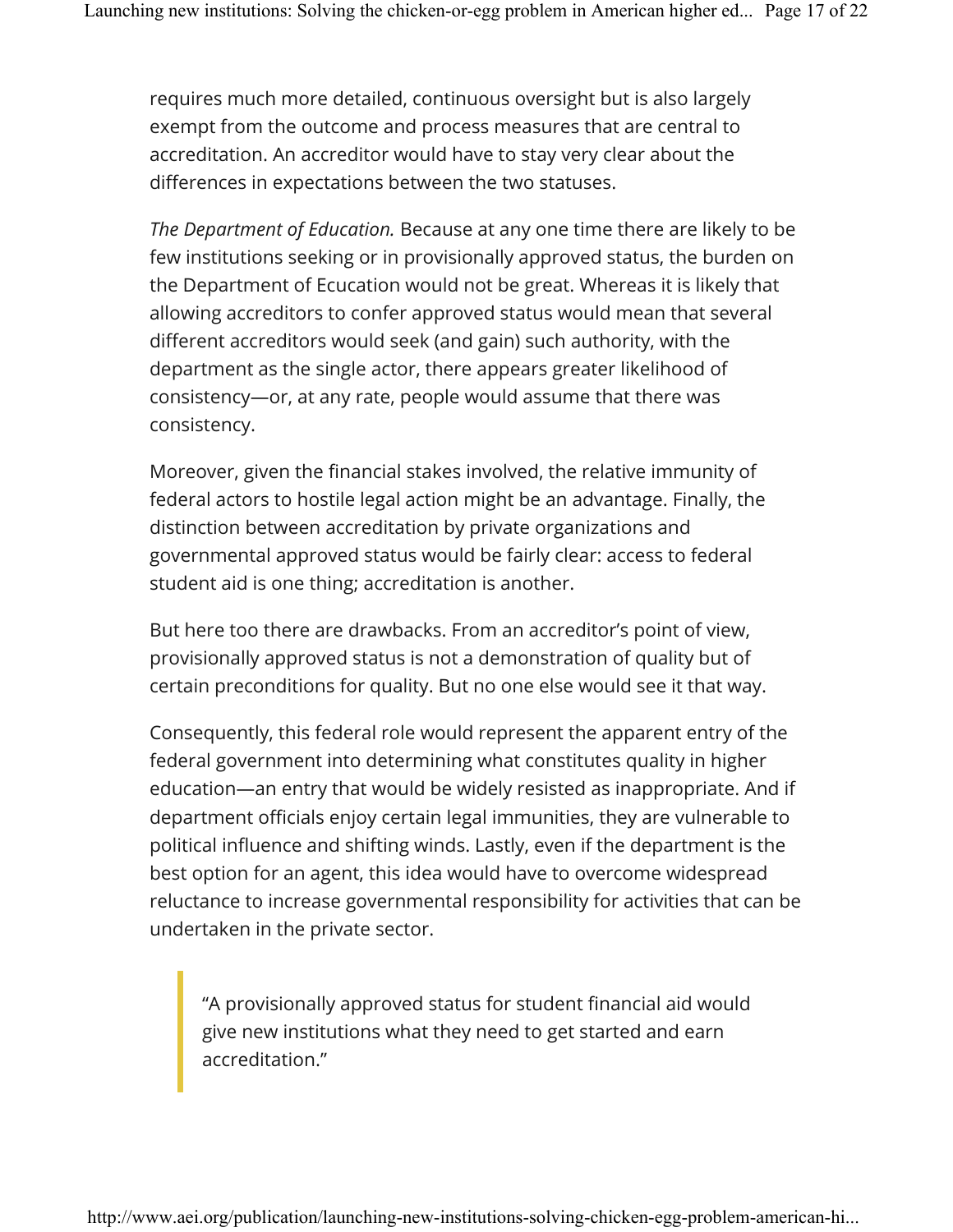*A New Nongovernmental Agency, or a Few of Them.* Congress could authorize the US secretary of education to recognize one or more nongovernmental agencies that would be established to confer provisionally approved status, much in the way the secretary now recognizes accreditors. These agencies would have to be nonprofits and independent of any educational enterprise, as accreditors must be.

Were the secretary to narrowly limit the number of such agencies, there would be greater probability of consistency. With only one such agency, however, the secretary would be challenged to offer an alternative in the event that it appeared necessary to withdraw recognition. On the other hand, there might not be enough business to support more than one agency, and possibly not enough to adequately support just one.

*Other Existing Entities.* An alternative that would alleviate some of these difficulties would be for the secretary to recognize other entities—rather than an agency or agencies whose sole activity would be to confer provisionally approved status—that would do this work in addition to their current business. Regional accreditors, as it happens, were not originally established to accredit but were organizations of colleges and schools that over time took on accreditation.

For example, EDUCAUSE might be recognized to confer approved status for online institutions, the Council of Independent Colleges might be recognized for on-ground institutions with a liberal-education bent, and existing professional accreditors might be recognized for new, independent professional schools in fields such as medicine, law, or engineering.

There may be no perfect answer to the question of agency. The solution may be hybrid, such as offering the additional scope to recognized accreditors but limiting it to a small number of them and subjecting the authorization to added scrutiny by the department.

## Conclusion

A provisionally approved status accomplishes a fair amount relatively simply. It requires congressional authorization but does not require Congress to change much existing legislation. It removes the Department of Education from the currently untenable situation in which it organizes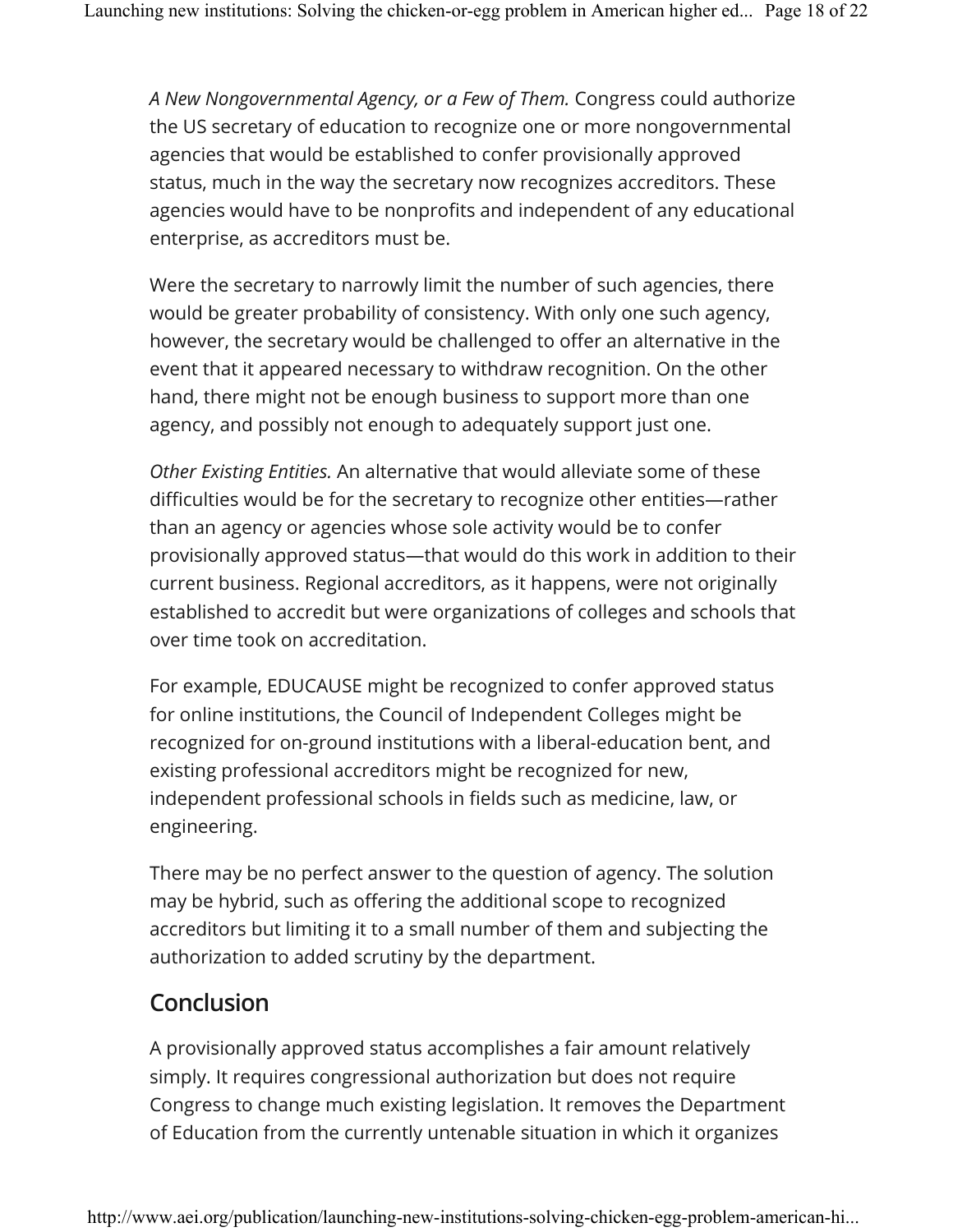conferences to support innovation while imposing a "two-year rule" barring access to federal funds for new institutions.

Furthermore, creating this status sustains the integrity of the accreditation process: It puts an end to the demands that accreditation change its standards or procedures because they stand in the way of new institutions. It lays to rest the canard about accreditation and innovation. And it allows accreditation to continue to be a warranty for proven capacity and practice.

Finally, a provisionally approved status gives new institutions what they need to get started and earn accreditation. With this clear avenue to federal student support, innovators interested in starting an institution will not resort to various workarounds, prevarication, or subterfuge. It solves the chicken-or-egg problem simply, transparently, and honestly.

#### **Notes**

*I* wish to recognize my indebtedness for the general concepts in this paper to *several conversations with my former colleague, Karen L. Solinski, vice president for legal and governmental affairs at the Higher Learning Commission.*

1. The case was complicated, but at its core was the question of whether Altius Education, which operated Ivy Bridge College, was part of Tiffin University and thus under its accreditation umbrella, or a largely independent entity not controlled by Tiffin but benefitting from Tiffin's accreditation as though it were. Ultimately, Tiffin withdrew its application for recognition of the Altius entity by the accreditor and agreed to cease the joint operations. See Doug Lederman, "U. of the People Earns Accreditation, Challenging View that Agencies Stifle Innovation," Insider Higher Ed, February 17, 2014,

www.insidehighered.com/news/2014/02/17/u-people-earns-accreditationchallenging-view-agencies-stifle-innovation. The remainder of the article, which is focused on the recent accreditation of University of the People by the Distance Education and Training Council (DETC), defends accreditation's history of responsiveness on the basis that DETC did after all accredit University of the People and based on the various sorts of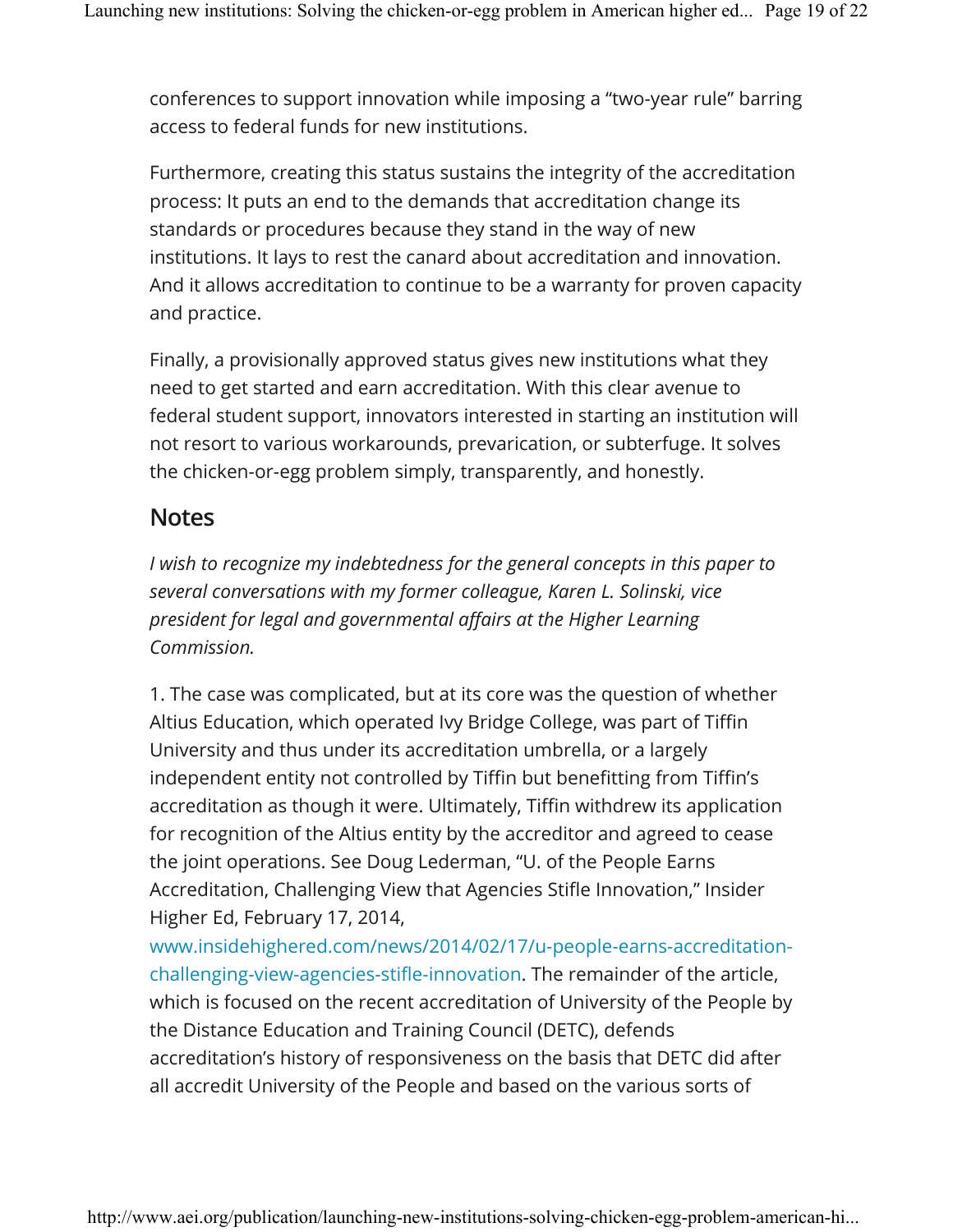innovation accreditors have accepted, such as direct assessment of competency in place of conventional credit hours.

2. Since 2008, institutions have been required to verify that the student in a distance education course who gets the credit is the student who did the work; no parallel requirement exists or has ever been contemplated for students in on-ground classes with hundreds enrolled. In 2014, the US Department of Education proposed revived and revised rules requiring states to apply extensive approval processes for distance education provided by out-of-state institutions.

3. In response to the question, "Why not just start a school from scratch?" Michael Clifford responds, "We had to do appraisals on what regional accreditation is worth for Wall Street, and the independent appraisers came up with a number that a school was worth \$10 million, because it costs \$10 million, 10 years, and a 50/50 chance of success to obtain regional accreditation." See "Interview: Michael Clifford," PBS, May 4, 2010, www.pbs.org/wgbh/pages/frontline/ collegeinc/interviews/clifford.html.

4. This strategy was first described by Michael B. Goldstein. See Michael B. Goldstein, "Cracking the Egg: Preserving the College While Protecting the Core," *Trusteeship* 18, no. 1 (January/February 2010), http://agb.org/trusteeship/2010/januaryfebruary/cracking-egg-preservingcollege-while-protecting-core.

5. This is not required in 100 percent of cases. For many accreditors, programs provided through a contractual relationship with an external provider require no specific approval if the external provider offers less than 25 percent of the program. Accreditors will generally approve at between 25 and 50 percent (such approval is required by federal regulation) and may also approve beyond 50 percent in certain circumstances, though they will then warn the institution that the program will likely not be eligible for federal funds.

6. See 20 US Code, Section 1001: "[T]he term 'institution of higher education' means an educational institution in any State that . . . (4) is a public or other nonprofit institution; and (5) is accredited by a nationally recognized accrediting agency or association, or if not so accredited, is an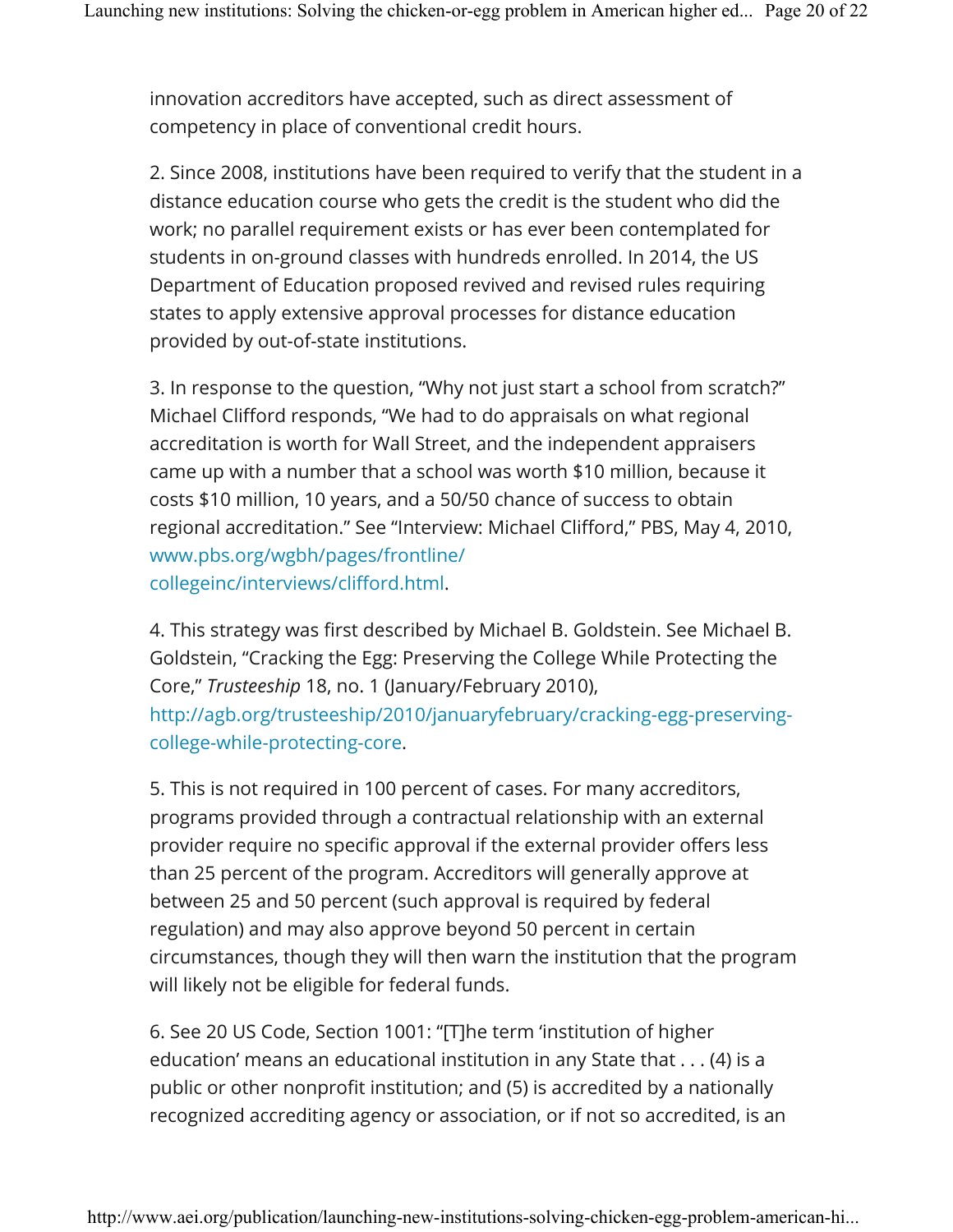institution that has been granted preaccreditation status by such an agency or association that has been recognized by the Secretary." See 20 US Code, Section 1002: "[T]he term 'proprietary institution of higher education' means a school that . . . (D) is accredited by a nationally recognized accrediting agency or association recognized by the Secretary . . . and (E) has been in existence for at least 2 years."

AEI on Campus, Higher education accreditation system, Higher education reform, Student aid, US Department of Education